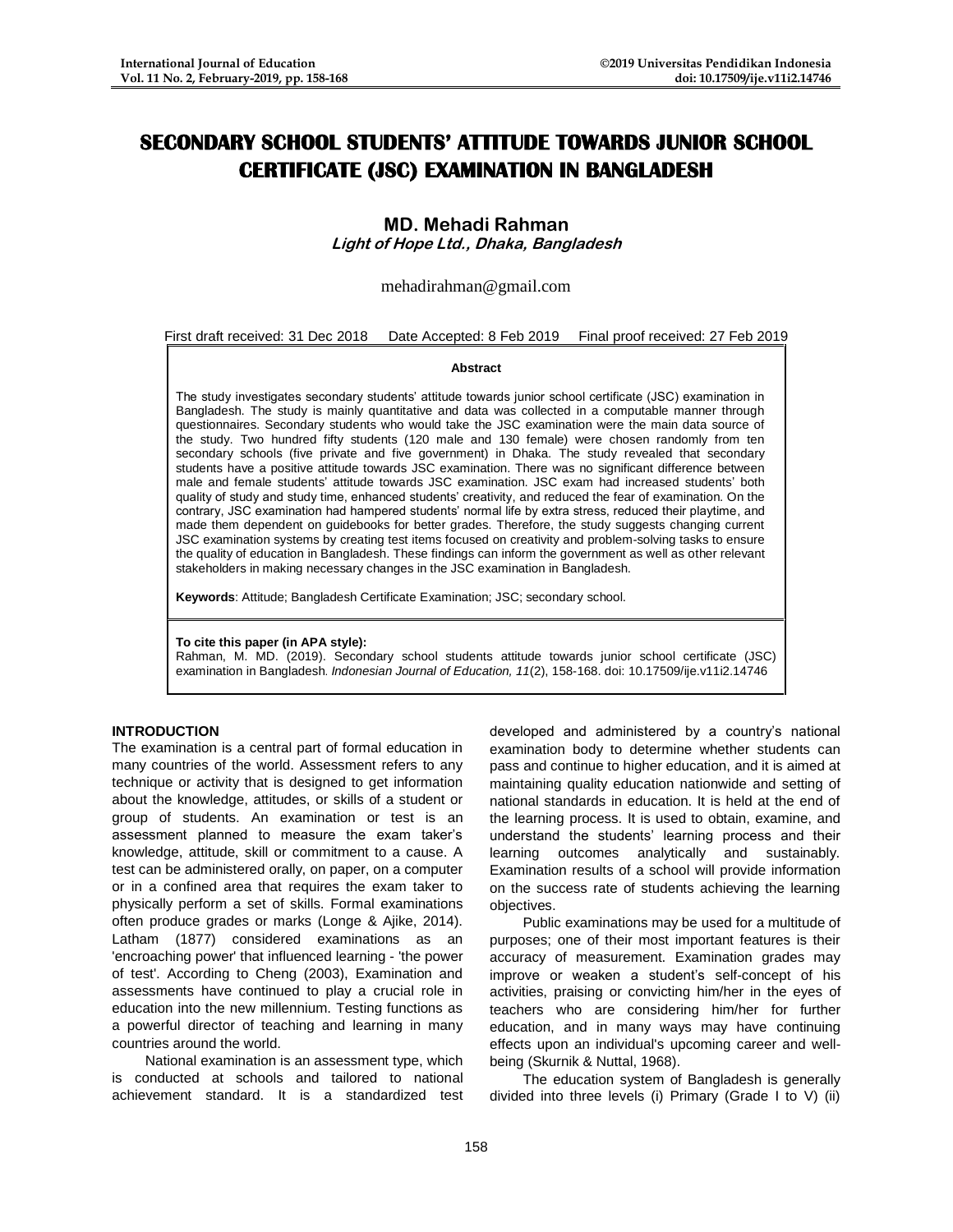Secondary (grade VI to XII) and (iii) Higher Secondary. Besides, there are some private institutions providing English medium education. They offer O level and A level courses. The age for entering primary education is 6 years, where the lower secondary, secondary and upper secondary is 11-13, 14-15, and 16-17 years respectively (Bangladesh Bureau of Statistics, 2017).

Primary level education is provided under two main streams (institutional arrangements)-general and madrasa, while secondary education has three major streams: general, technical-vocational and madrasa. Higher education, likewise, has three streams: general (inclusive of pure and applied science, arts, business and social science), madrasa and technology education (Bangladesh Bureau of Statistics, 2017).

The secondary level of education consists of seven years of formal schooling. The first three years (grades VI-VIII) is referred to as junior secondary; the next two years (grades IX -X) is secondary, while the last 2 years (grades XI-XII) is called higher secondary. There is diversification of courses after three years of schooling in junior secondary level (Bangladesh Bureau of Educational Information and Statistics, 2013).

Public examinations in Bangladesh are a sensitive issue. The Junior School Certificate (JSC) has been administered annually since 2010 by the eight regionbased Boards of Intermediate and Secondary Education to grade VIII students in general education programs in public and private schools. This examination targets students enrolled in the general education system. The JSC is a low-stake examination that certifies completion of lower secondary education. The JSC is a written examination, administered face-to-face and delivered through paper-pencil tests. All exam takers are presented with the same cognitive questions or tests, which are aligned with the national curriculum. (Boards of Intermediate and Secondary Education–Government, 2015)

According to Boards of Intermediate and Secondary Education–Government (2015), the JSC serves the following purposes:

- a) student certification for completion of lower secondary general education programs
- b) student selection to higher education programs or admission into specific courses or tracks
- c) Supporting teachers (training, relevant materials, etc.)
- d) school or educator accountability
- e) promoting competition among schools
- f) sub-national level monitoring of learning outcomes
- g) monitoring education quality levels
- h) planning education policy reforms

The purpose of the public examination is to assess the competency of student learning relative to some established standards, and the results of these

examinations are used to differentiate among students with regard to their preferred careers, further education or employment or fit into societal strata. Public examinations seem to lead the work of secondary schools, even though teachers and students might perceive goals other than examination success (e.g., the development of personal characteristics such as selfconfidence and independence as being educationally more important). According to Khan (2015), Junior School Certificate (JSC) examination is one of the best ways of stealing our children of some of their childhood. In Bangladesh, many educationists have opined that public examination should be reduced and we need to reconsider the JSC exam and its modalities. JSC examination is increasing pressure upon students and bending them towards coaching centres and notebooks. Therefore, this is drawing our students more and more towards exam and away from learning. Raven (1977) explained that examination has created dissatisfaction and concern about the appropriateness of exam to assess the attainments of the increasing numbers of students who are entering secondary schools, which have led to recommendations for changes in the system of examinations. Thus, the present study is a pointer to grasp considering the negative aspects of JSC examination whether secondary school students possess positive or negative attitudes towards JSC examination. The rationale for the present study and a review of related previous research are provided in the next section.

## **RELATION BETWEEN ATTITUDE AND EXAMINATION**

Attitude is a central part of human identity. Ajzen (2005) believes that an attitude is a disposition to respond favourably or unfavourably to an object, person, institution, or event. Everyday individuals love, hate, like, dislike, favour, oppose, agree, disagree, argue, persuade etc. All these are evaluative reactions to a thing. Hence, attitudes can be referred as a summary assessment of an object of thought (Bohner & Wanke, 2002). They are feelings and predispositions that guide an individual's behaviour (Rubinstein, 1986) and persuade to an action that can be evaluated as either positive or negative (Fishbein & Ajzen, 1975). Katz (1960) asserts that the reason for holding on to or for changing attitudes is found in the functions they do for the individual. The functions are those of adjustment, ego-defence, value expression and knowledge. According to (Eagly & Chaiken, 1993), attitudes are influenced by three components. The cognitive component, which is made up of the thoughts and beliefs people hold to about the object of the attitude. The actual component, which consists of the feelings inspired by the object of attitude, and the behavioural component, which consists of tendencies to act in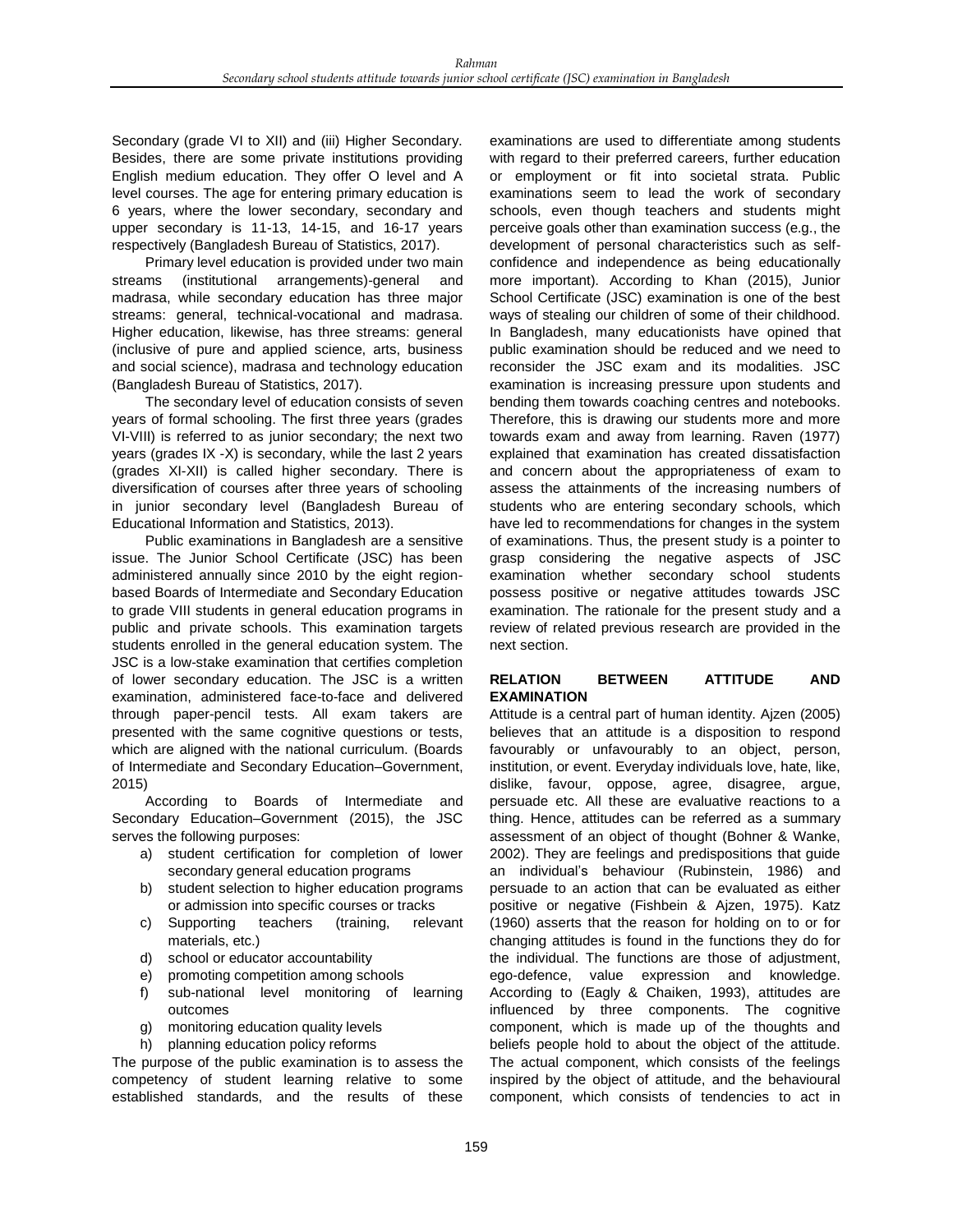certain ways towards any, object attitude (Maio, Maio, & Haddock, 2010).

A person who shows a definite attitude towards something is responding to his conception of that thing instead of to its actual state. Attitude is shaped by people because of some kinds of learning experience if the experience is favourable a positive attitude is found and vice versa (Orunaboka, 2011). The attitude individuals hold can often influence their action in person and larger situation. For this reason, educationist, psychologists and sociologists are concerned with attitude development, how they affect behaviour and how they can be modified. Attitude does not only include the negative attitude such as biases, prejudices and hatreds, but also positive attitudes are sometimes called sentiment, which includes our attachment and loyalties to individual, matters and ideas (George, 2000). Attitude thus seems like a system of ideas with an emotional core or content. Human beings are not born with attitudes, they learn later. Some attitudes are based on the people's own knowledge, understanding, and skills and some are grown from other sources. However, the attitude does not remain the same. It changes in a couple of time and regularly (Olasheinde & Olatoye, 2014).

Attitudes towards assessment are a hypotheticaldeductive concept, which can be measured because of certain behavior (Burns, 1990). Attitudes towards assessment based on two parallels, first of which Gee's theory, which is based on deep beliefs in the significance of the provision, which has been, identified as socio-cognitive outlook (Gee, 2004). The second theory is relies on social constructive behaviour; such an idea would be connected with societal beliefs, customs and traditions.

This study is based on the concept of attitude formation. There is no doubt that there exists an association between students' attitude towards examination and students actual practice of learning activities. Although many psychologists disputed the direct influence of attitude on behaviour, however, they opined that attitudes were valuable in the sense that they gave people an easy and practical guide for proper behaviour (Johnson, 1979). Feldman (2000) suggested that whereas attitude sometimes influenced our behaviour, our behaviour on its part sometimes formed our attitude. Amoo (2002) stated that favourable or positive attitude can enhances active performance that leads to success. On the opposite hand, unfavourable or negative attitude often reflected by an individual's lack of interest and non-participation in an activity.

Amoo and Rahman (2004) also claimed that the connection between attitudes and performance is a consequence of mutual influence, as attitudes affect accomplishment and in turn, achievement affects attitude. According to Johnson (1979), some attitudes aided students to function efficiently in school while

some others interfered with school life. In addition, Udokang and Okoro (2004) intimated that the attitudes possessed by kids affect their schoolwork as well as their learning. In the opinion of Blair, Jones and Simpson (1975), a child with a positive attitude about his or her teacher, who also likes school work, will certainly experience some success. Johnson (1979) intimated that some attitudes, like positive self-esteem, help students to function effectively in class, on the contrary, students being negative in nature, like fear of failure, disturbs with school activities. Possessing a negative attitude towards examination will most probably interfere with an individual's performance in the examinations. Broadfoot (cited in Mkandawire, 1989) stated that positive attitudes towards standardized tests could help increase students' motivation to do well in these tests. It is obvious from the discussion that one's favourable attitude towards examination is related to the possibility of one's actual learning activities for the examination.

Despite the importance of standardized tests, some educators have criticized these tests. According to Kaira (2002), one of the criticisms is that standardized tests cover only a minor portion of what schools try to achieve. Schools undertake a variety of activities, most of which are not assessed by standardized tests. As Kellaghan and Greaney (1992) explained that, most examinations are paper pencil test and it ignores a variety of skills that cannot be measured in this approach. As such, tests are regarded as biased towards those activities that are assessed through the tests. Examination, being an instrument for decisionmaking, is always prone to fear and anxiety. According to Islam (2017), JSC examination makes students as well as their guardians too anxious about the board exam. Students are being deprived of the joy and happiness of their childhood due to overburdened with a load of the study of JSC examination. Therefore, they hardly have a chance to do something creative according to their own will because they remain busy for studying books, guidebooks and running to coaching centres for getting GPA-5 in the exam. In 2017, the pass percentage of the Junior Secondary Certificate (JSC) examination has hit a record low of 83.65% falling 9.41% from 2016. Across the country, 1, 84, 397 students have secured GPA-5 under eight general education boards down by 50,662 from 2016. Although in 2018, the pass rate in JSC examination has increased to 85.83%, only 68,095 students secured GPA-5 that is one-third of 2017. Furthermore, in 2018 girls have outperformed boys in the JSC examination by securing higher pass rates and more GPA-5. Among the total 66,108 GPA-5 achievers, 39,905 were girls and the remaining 28,190 were boys. Additionally, Girls had 86.43% pass rate while boys had 85.12%. The drastic decline in overall result and boys result than girls result in JSC examination clearly indicates that students are not as motivated to JSC examination as they should be.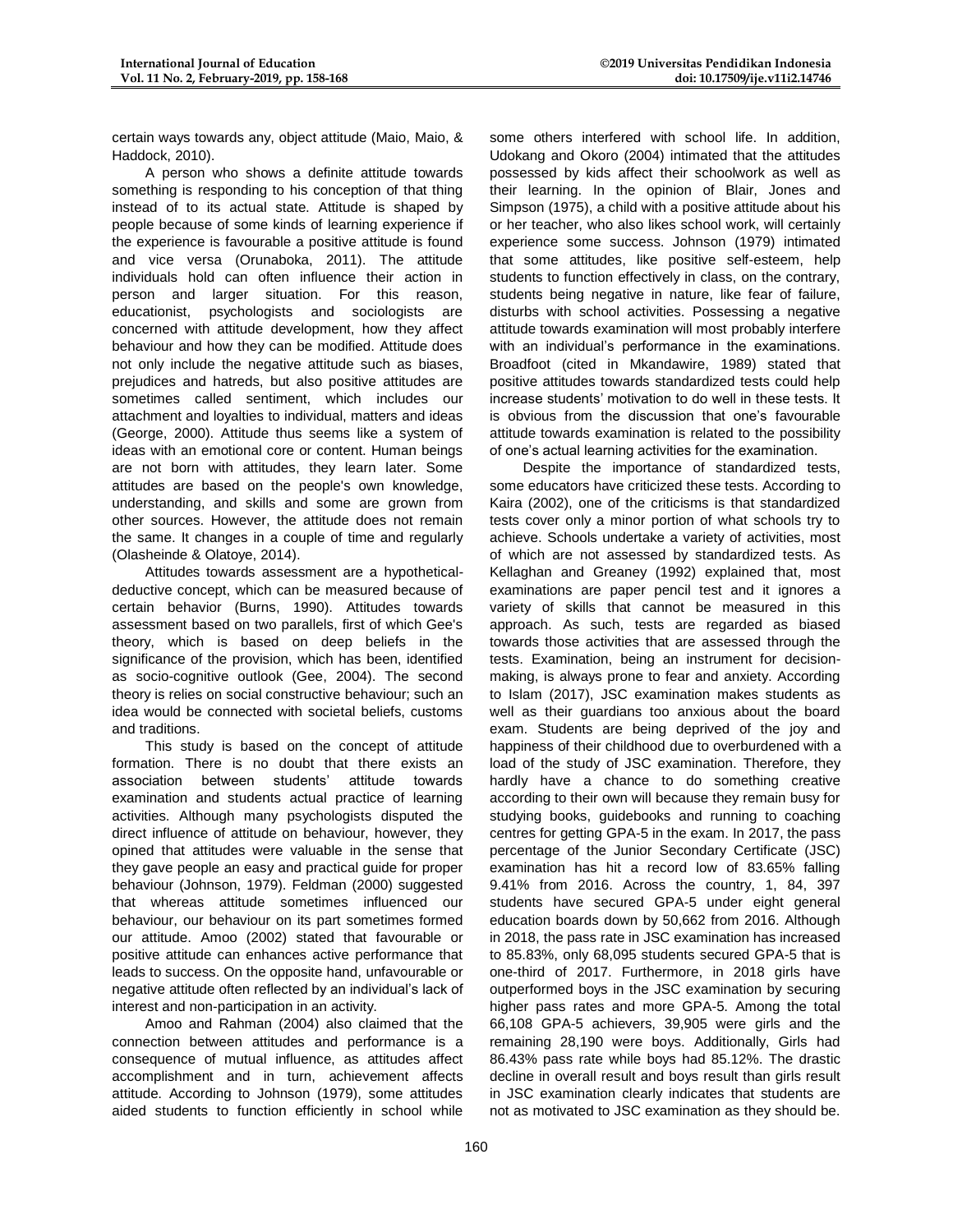As the attitudes are determinants of human behaviour, so the study occupies a prominent position in psychology, person studies and group dynamics (Melhem, 2006); it determines the behaviour and interpret it, controls the processes of motivation and conscious of the individual, and then guides the individual's responses towards people, things and subjects (Merie & Balqis, 1991). The study of attitudes towards JSC examination is one of the most important aspects that we should take into consideration when evaluating the reality of the experience and rationality of JSC examination in Bangladesh. This evaluation is not only limited to the theoretical and practical sides but also will extend to cover the emotional side. The knowledge of attitudes helps us to predict and interpret the behaviour of students in the future.

The purpose of this study is to examine students' attitude towards JSC examination and finding the significant difference between students' attitude towards JSC examination with regard to the gender of the students. To achieve the purpose of this study, more specifically, intends to answer the following research questions:

- 1. What is the attitude of secondary school students towards junior school certificate (JSC) examination?
- 2. What is the effect of sex on the attitude of secondary school students towards junior school certificate (JSC) examination?

## **METHOD**

This is a quantitative study which explores secondary students' attitude towards JSC examination in selected secondary schools of Bangladesh. In this study, data were collected in a computable manner through questionnaires. In quantitative data analysis, all the procedures are statistical. The present study also uses the mathematical way to analyze the data.

The study was conducted in the secondary schools situated in Dhaka City of Bangladesh. The study included both private and Government controlled schools. The population of this study consisted of students studying in Grade VIII in different secondary schools of Bangladesh. Five government and five private schools were chosen using purposive sampling to create a balance in a number of male-female students. A sample of 250 secondary students was selected from ten schools, which were located in Dhaka city using random sampling. Thirty secondary students who will appear in JSC examination were chosen from each school randomly. A total of 120 male and 130 female secondary students were chosen for this study.

A questionnaire was used to collect quantitative data from secondary students about their attitude towards JSC examination. The questionnaire had a five-point Likert type scale (i.e. strongly agree - 5, agree - 4, neutral - 3, disagree - 2, strongly disagree - 1). The Likert type scale consisted of 24 statements. It was constructed with the help of existing international scales, references and sources available, and previous studies that have benefited the current study.

A pilot study of the questionnaires was administered to different respondents (20) and the responses checked to see if the questions were interpreted the same or differently by different respondents. After assessing their feasibility and identifying any problems that could be encountered during data collection, the researcher modified the questionnaire. The academic advisors and experts in this field of study checked the validity of the questionnaire.

Reliability of the study tool was verified according to the internal consistency method using Cronbach's alpha formula by applying it to a prospective sample of (20) individuals, from the population and outside the sample, the overall reliability of the instrument reached (0.71), and this indicates that the tool is valid and reliable enough to meet the objectives of the current study.

The quantitative data from the questionnaire were analyzed using a quantitative or statistical approach. The analysis included descriptive techniques as percentages, mean and standard deviation. In data analysis and extraction of statistical results, the response rate from the respondents was 100% and the researcher used Statistical Package for Social Science (SPSS) program version 20, and descriptive statistics such as means and standard deviations were used to measure the level of students' attitudes toward JSC exam. To find a significant difference between gender and attitude towards mathematics a *t*-test was conducted. After analyzing the data results of quantitative data, findings were presented through tables.

The data obtained from Likert type scale were analyzed based on four levels of attitude degree were adopted according to the following criteria, on the grounds that the degree (3) is the neutral point given by Da'asin (2016).

| Table 1. The degree of attitude with an interval of the |  |
|---------------------------------------------------------|--|
| mean                                                    |  |

| Degree of Attitude            | Interval of Mean |
|-------------------------------|------------------|
| <b>Significantly Negative</b> | 1.00-1.99        |
| <b>Moderately Negative</b>    | 2.00-2.99        |
| Neutral                       | 3.00             |
| <b>Moderately Positive</b>    | $3.01 - 3.99$    |
| Significantly Positive        | 4.00-5.00        |

## **RESULTS AND DISCUSSION**

The results and discussion of the study are presented based on the research questions and major themes of JSC examination.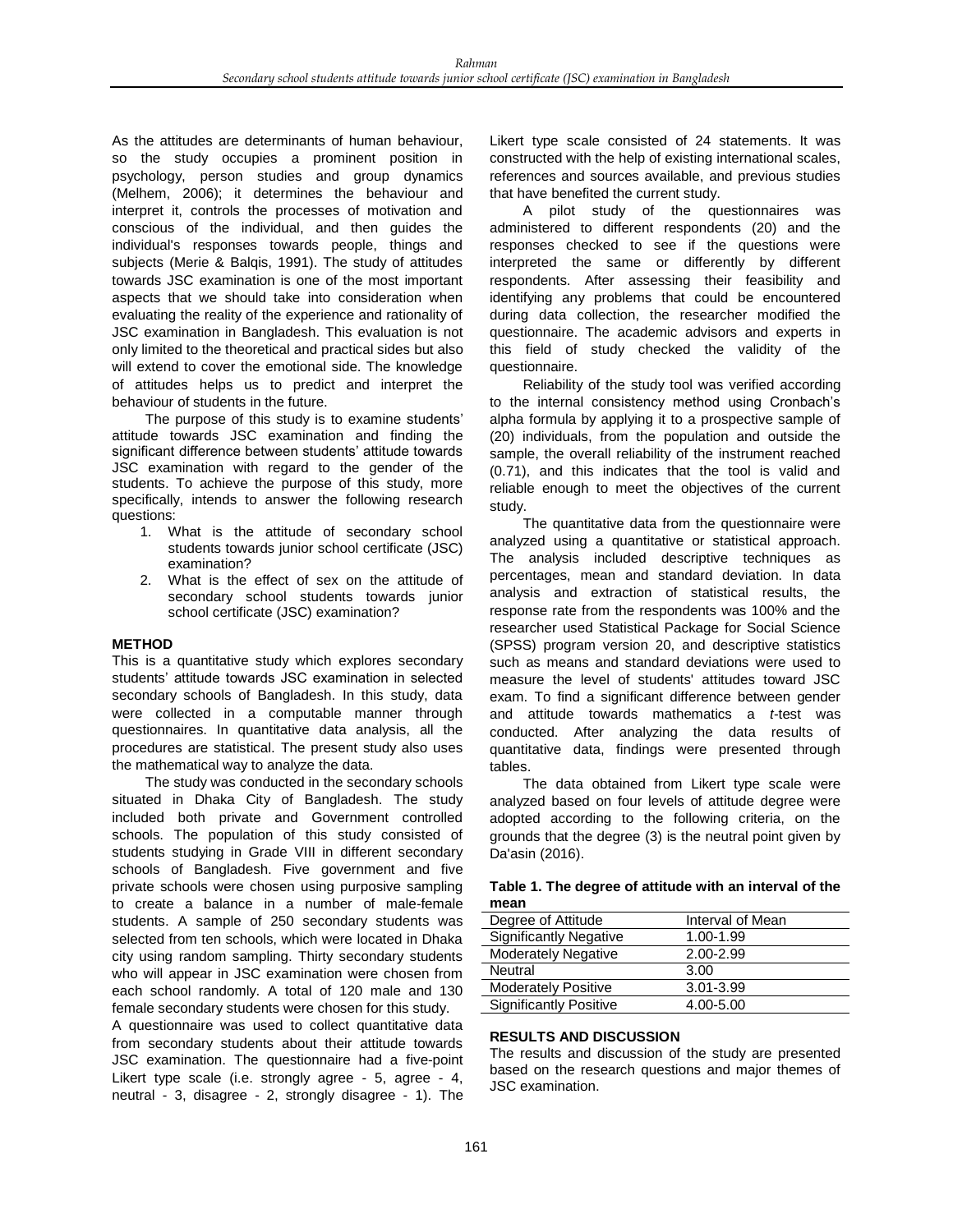#### **JSC Examination Enhances Students' Study**

Students showed a highly positive attitude towards the statement "JSC examination enhances their study" by increasing their study quality and interest to study, making more attentive to study, and increasing daily study time. Most of the students strongly agreed (67.1%) that JSC exam has increased their daily study time (M=4.5; St. De =.880) and study quality (M=4.65; Std. De =.513) also. Similarly, More than 76% students have strongly agreed with the idea that JSC examination has increased their interest to study (M=4.65; St. De  $=$ .775) and made them more attentive to study (M=4.72; Std. De =.615). See details in Table 2.

#### **Table 2. Students' attitude towards JSC examination enhances their study**

| Statements                                                                                                            |           |      |      | Percentage of Agreement |       | Total | Mean | Std. | Attitude                  |
|-----------------------------------------------------------------------------------------------------------------------|-----------|------|------|-------------------------|-------|-------|------|------|---------------------------|
|                                                                                                                       | <b>SD</b> | D    | N    | Α                       | SA    |       |      | De   | Degree                    |
| 1. Students' study quality has<br>JSC<br>increased<br>for<br>examination.                                             | $0\%$     | 0%   | 1.7% | 31.2%                   | 67.1% | 100%  | 4.65 | .513 | Significantly<br>Positive |
| <b>JSC</b><br>$\mathcal{P}$<br>examination<br>has<br>increased student' interest to<br>study.                         | 1.7%      | 1.7% | 2.9% | 16.8%                   | 76.9% | 100%  | 4.65 | .775 | Significantly<br>Positive |
| <b>Students</b><br>$3_{-}$<br>became<br>more<br>JSC<br>attentive to<br>study for<br>examination.                      | 0%        | 1.7% | 3.5% | 16.2%                   | 78.6% | 100%  | 4.72 | .615 | Significantly<br>Positive |
| 4. Students' daily study time<br><b>JSC</b><br>increased<br>for<br>has<br>examination.                                | 2.3%      | 2.3% | 5.2% | 23.1%                   | 67.1% | 100%  | 4.5  | .880 | Significantly<br>Positive |
| Alete OD, Othersche Discovers, D. Discovers, M. Marttoll, A. Annas, O.A. Othersche Annas, Other Discovered Davidstrat |           |      |      |                         |       |       |      |      |                           |

*Note.* SD= Strongly Disagree, D=Disagree, N=Neutral, A=Agree, SA=Strongly Agree, Std. De= Standard Deviation

Table 3 shows that male students have a more highly positive attitude than female students considering JSC examination has increased their study quality, made more attentive to study and increased their daily study time. However, *t*-test result represents that gender wise students attitude towards JSC examination enhances study quality has no statistically significant for these statements, as *p*-value is greater than 0.05. JSC examination has increased male students interest to study than female students (M=4.81>4.56) is statistically significant as p-value is lower than 0.05.

#### **Table 3. Gender-wise students' attitude towards JSC examination enhances their study**

| <b>Statements</b>                          | Gender | Sample<br>Size | Mean | Standard<br>Deviation | t-value | Significance at<br>$0.05$ level |  |
|--------------------------------------------|--------|----------------|------|-----------------------|---------|---------------------------------|--|
| <b>Students</b><br>study<br>quality<br>has | Male   | 120            | 4.73 | .479                  | 1.602   | Non-significant                 |  |
| increased for JSC examination.             | Female | 130            | 4.60 | .529                  |         |                                 |  |
| JSC examination has increased<br>2.        | Male   | 120            | 4.81 | .468                  | 2.083   | Significant                     |  |
| student' interest to study.                | Female | 130            | 4.56 | .906                  |         |                                 |  |
| 3. Students became more attentive to       | Male   | 120            | 4.79 | .565                  | 1.265   | Non-significant                 |  |
| study for JSC examination.                 | Female | 130            | 4.67 | .643                  |         |                                 |  |
| Students'<br>study time has<br>4.<br>daily | Male   | 120            | 4.63 | .714                  |         |                                 |  |
| increased for JSC examination.             | Female | 130            | 4.42 | .966                  | 1.478   | Non-significant                 |  |

#### **Rationality of JSC Examination**

Students showed a moderately positive attitude towards rationality of JSC examination. As shown by Table 4, most of the students showed their agreement (71%) that JSC examination should remain in future also (M=3.82; Std. De =1.405). Maximum students (62%) think JSC examination is rational for them (M=3.52; Std. De =1.493). Nearly 48% of students agreed that JSC examination is better than an annual exam, while nearly 40% of students did not agree with this idea, and 11% of students remain neutral in this case.

Similarly, Longe and Ajike (2014) found that 86% of students agreed that public examinations are taken more seriously than internal examinations. This study also revealed that a large number of students (40%) wanted annual exam rather than JSC examination. If any student cannot take part in the JSC exam, he or she will be eligible to have a certificate from the school attesting the completion of studies until Class VIII. If the school authority can give a completion certificate to those students who did not take part in the JSC exam, then the question arises that why schools cannot can hold JSC exam (Khan, 2015).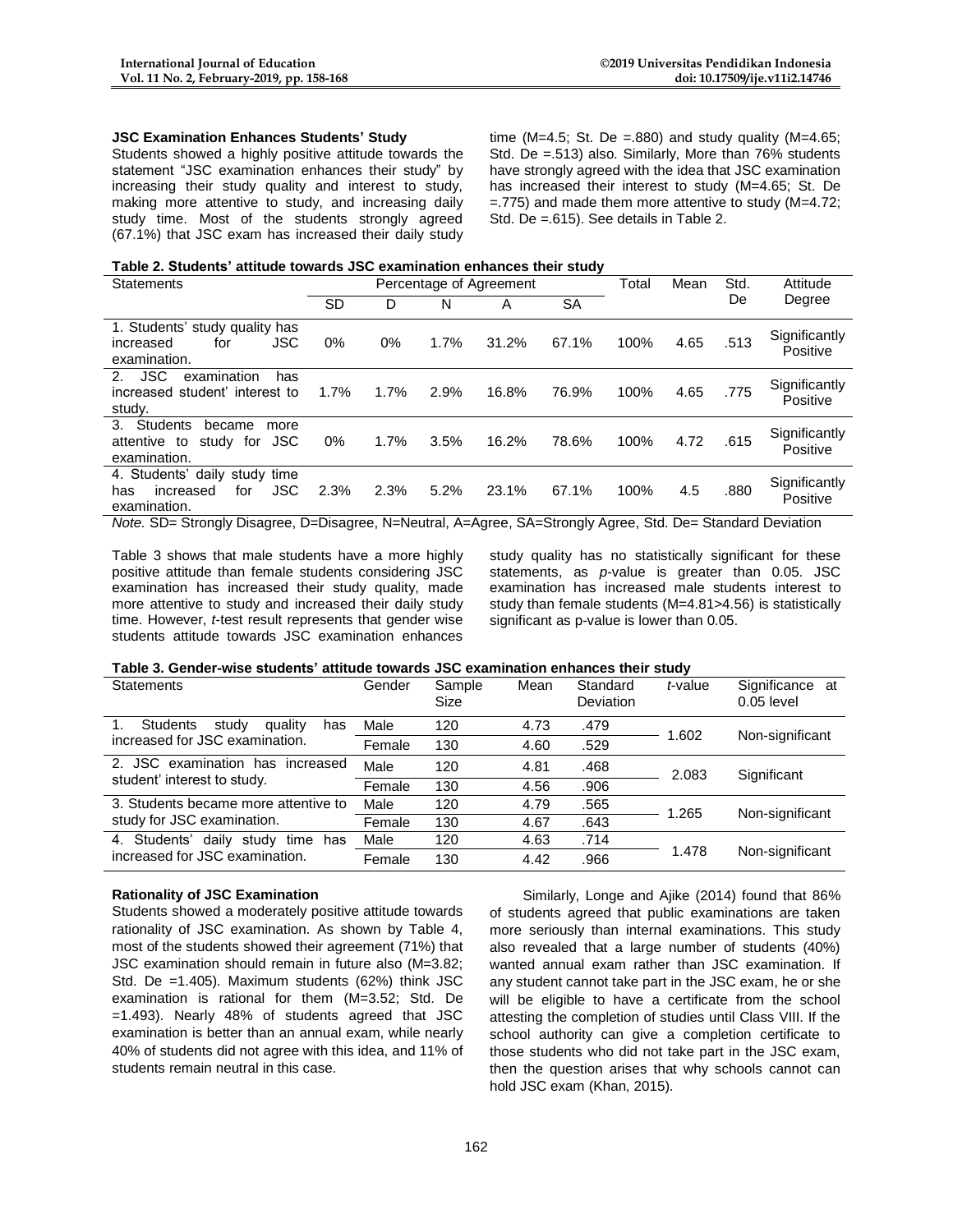| Table 4. Students' attitude towards rationality of JSC examination |  |  |  |
|--------------------------------------------------------------------|--|--|--|
|--------------------------------------------------------------------|--|--|--|

| Statements                                                                                                  |    |   |   | Percentage of Agreement |                                   | Total | Mean | Std. De | Attitude               |  |
|-------------------------------------------------------------------------------------------------------------|----|---|---|-------------------------|-----------------------------------|-------|------|---------|------------------------|--|
|                                                                                                             | SD | D | N |                         | <b>SA</b>                         |       |      |         | Degree                 |  |
| 1. JSC examination should remain in<br>future also.                                                         |    |   |   |                         | 11.6% 11.6% 4.6% 27.7% 44.5% 100% |       | 3.82 | 1.405   | Moderately<br>Positive |  |
| 2. Students' think JSC examination is<br>rational for them.                                                 |    |   |   |                         | 16.8% 12.7% 7.5% 27.7% 35.3% 100% |       | 3.52 | 1.493   | Moderately<br>Positive |  |
| 3. JSC examination is better than annual<br>examination of schools.                                         |    |   |   |                         | 26.6% 13.3% 11% 31.2% 175% 100%   |       | 3.01 | 1.496   | Moderately<br>Positive |  |
| Note. SD= Strongly Disagree, D=Disagree, N=Neutral, A=Agree, SA=Strongly Agree, Std. De= Standard Deviation |    |   |   |                         |                                   |       |      |         |                        |  |

Table 5 shows that male students have a more positive attitude than female students considering JSC examination should remain in future also (M=4.36>3.48), this exam is rational for them (M=3.88>3.29) and it is better than annual exam (M=3.37>2.77). The *t*-test result represents that gender wise student's attitude towards rationality of JSC examination is statistically significant for all the statements, as *p*-value is lower than 0.05. Therefore, male students are more positive than female students in case of the rationality of JSC exam.

| Table 5. Gender wise Students' attitude towards rationality of JSC examination |
|--------------------------------------------------------------------------------|
|--------------------------------------------------------------------------------|

| <b>Statements</b>                                             | Gender | Sample<br>Size | Mean | Standard<br><b>Deviation</b> | t-value | Significance<br>at 0.05 level |  |
|---------------------------------------------------------------|--------|----------------|------|------------------------------|---------|-------------------------------|--|
| 1. JSC examination should remain in future also.              | Male   | 120            | 4.36 | .965                         | 4.188   | Significant                   |  |
|                                                               | Female | 130            | 3.48 | 1.532                        |         |                               |  |
| 2. Students' think JSC examination is rational for            | Male   | 120            | 3.88 | 1.365                        | 2.565   |                               |  |
| them.                                                         | Female | 130            | 3.29 | 1.530                        |         | Significant                   |  |
| 3. JSC<br>examination<br>better<br>is<br>than<br>annual<br>an | Male   | 120            | 3.37 | 1.380                        |         |                               |  |
| examination of schools.                                       | Female | 130            | 2.77 | 1.526                        | 2.611   | Significant                   |  |

#### **JSC Examination Enhances Students' Knowledge**

Students showed both positive and negative attitude towards JSC examination enhances their knowledge (see Table 6). Almost 90% students disagreed that by suggestion based learning they cannot do well in the examination (M=1.49; Std. De =.826) which means students can do well in the JSC exam by studying only suggestions. This is a clear indication that the JSC exam is not fulfilling the real purpose of the national examination. The main purpose of the examination is to determine how much the student has mastered a subject matter of a particular field of study. Islam (2017) explained that JSC exams have unlocked a door of enormous opportunity for coaching business as they provide the students with some 'short-cut suggestions' along with an assurance of 'good result' in the exams. This also indicates that JSC examination has encouraged the students to drill and rote memorization. Students do not get a chance to understand the subjects or get the opportunity to create something on their own (Azad, 2016).

More than 76% of students strongly agreed that they can learn deeply  $(M=4.70;$  Std. De =.630) and practice more (M=4.62; Std. De =.823) in different subjects for JSC examination. Similarly, students showed a significantly positive attitude towards doing

coaching classes (M=4.50; St. De =.833) and school's model test (M=4.84; Std. De =.617) for JSC examination. However, nearly 45% of students believed that only book knowledge is enough for JSC exam. These students are only focused on textbook and neglect to gather knowledge from outside of books. According to Azad (2016), reference materials are one of the vital information resources of the modern education system. Newspapers, journals, periodicals, internet, literature, reference books, notes, guidebooks etc. may be the sources. In this research, the other half students (46%) who believed that book knowledge is not enough for JSC exam are depending on only guidebooks and coaching notes. Azad (2016) found that in a survey 47% teacher rely on guidebooks to prepare lessons while 92% of students take the help of guidebooks to understand their lessons. Guidebooks have become the main instrument for studying to most JSC examinees. Students find ready-made answers resemble exam questions so they feel reading textbooks, learning the content, and figuring out own answers is totally unimportant for them. Dependence on these kinds of books is the outcome of some gaps in our education system.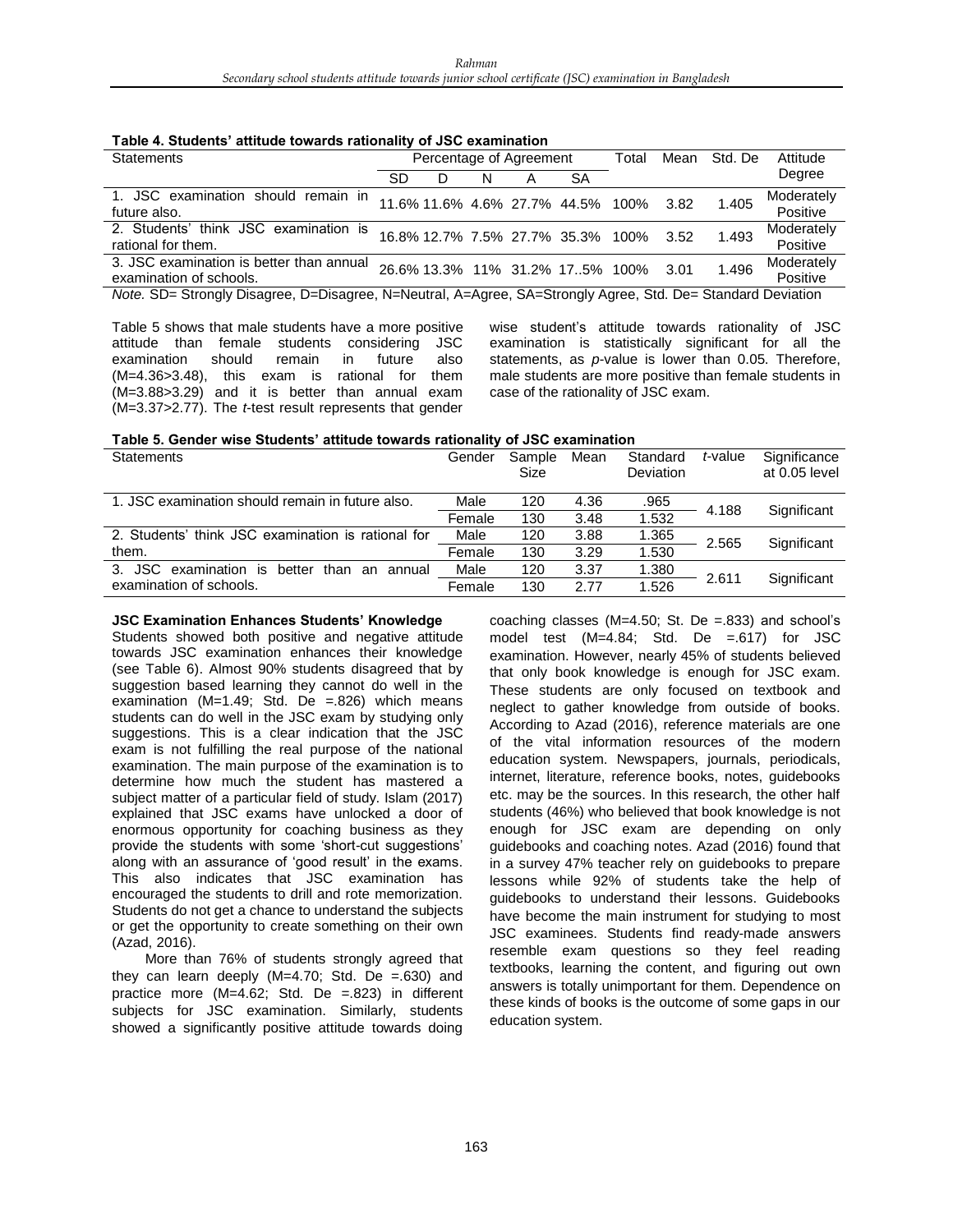| Table 6. Students' attitude towards JSC examination enhances students' knowledge |  |
|----------------------------------------------------------------------------------|--|
|----------------------------------------------------------------------------------|--|

| Statements                                                                                                                     |      | Percentage of Agreement |       |                       |       | Total     | Mean | Std.      | Attitude                      |
|--------------------------------------------------------------------------------------------------------------------------------|------|-------------------------|-------|-----------------------|-------|-----------|------|-----------|-------------------------------|
|                                                                                                                                | SD   | D                       | N     | A                     | SА    |           |      | De        | Degree                        |
| 1. By studying suggestion based learning,<br>different<br>well<br>students cannot do<br>in<br>subjects of the JSC examination. |      | 65.9% 24.9% 5.8% 1.7%   |       |                       | 1.7%  | 100%      | 1.49 | .826      | Significantly<br>Negative     |
| 2 <sup>1</sup><br>Students'<br>learn<br>deeply<br>about<br>can<br>different subjects for JSC examination.                      | 0%   | $1.2\%$                 | 5.8%  | 15%                   | 78%   | 100%      | 4.70 | .630      | Significantly<br>Positive     |
| 3. Only book knowledge is not enough for<br>JSC examination.                                                                   |      | 22% 24.3% 7.5%          |       | 32.9<br>$\%$          | 13.3% | 100% 2.91 |      | 1.40<br>9 | Moderately<br><b>Negative</b> |
| 4. Students' can practice more in different<br>subjects for JSC examination.                                                   |      | 1.7% 2.3%               | 4.6%  | 14.5<br>$\frac{0}{0}$ | 76.9% | 100%      | 4.62 | .823      | Significantly<br>Positive     |
| 5. Students' like to do coaching classes on<br><b>JSC</b><br>schools<br>subject<br>for<br>in<br>every<br>examination.          | .6%  | 5.2%                    | 2.9%  | 26.6<br>$\%$          | 64.7% | 100%      | 4.50 | .833      | Significantly<br>Positive     |
| 6. Due to JSC examination model test in<br>schools are very necessary for students.                                            | 1.2% | 1.7%                    | $0\%$ | 6.4%                  | 90.8% | 100%      | 4.84 | .617      | Significantly<br>Positive     |

*Note.* SD= Strongly Disagree, D=Disagree, N=Neutral, A=Agree, SA=Strongly Agree, Std. De= Standard Deviation

Table 7 shows that male students have a more positive attitude than female students considering they can learn deeply about different subjects for JSC examination and due to this exam school model test was very necessary for them. On the contrary, female students have a more positive attitude than male students in case of book knowledge is not enough for JSC exam and they like coaching classes for JSC exam. However, *t*-test result represents that gender wise students attitude towards JSC examination enhances students' knowledge has no statistically significance for these statements as *p*-value

is greater than 0.05. Male students showed more negative attitude then female students in case of suggestion-based learning they are not enough to do well in the JSC exam (M=1.33<1.58), but male students showed a more positive attitude in case of they practice more in different subjects for JSC exam (M=4.87>4.47). The *t*-test result represents that gender wise student's attitude towards JSC examination is statistically significant for these two statements as *p*-value is lower than 0.05.

#### **Table 7. Gender wise students' attitude towards JSC examination enhances students' knowledge**

| <b>Statements</b>                                          | Gender | Sample<br>Size | Mean | Std. De |          | t-value Significance<br>at 0.05 level |
|------------------------------------------------------------|--------|----------------|------|---------|----------|---------------------------------------|
| 1. By studying suggestion based learning, students cannot  | Male   | 120            | 1.33 | .660    | -2.009   | Significant                           |
| do well in different subjects of the JSC examination.      | Female | 130            | 1.58 | .904    |          |                                       |
| 2. Students' can learn deeply about different subjects for |        | 120            | 4.78 | .573    | 1.274    | Non-                                  |
| <b>JSC</b> examination.                                    | Female | 130            | 4.65 | .662    |          | significant                           |
| 3. Only book knowledge is not enough for JSC               | Male   | 120            | 2.73 | 1.399   | $-1.353$ | Non-<br>significant                   |
| examination.                                               | Female | 130            | 3.03 | 1.411   |          |                                       |
| 4. Students' can practice more in different subjects for   | Male   | 120            | 4.87 | .385    |          |                                       |
| <b>JSC</b> examination.                                    | Female | 130            | 4.47 | .978    | 3.144    | Significant                           |
| 5. Students' like to do coaching classes on every subject  | Male   | 120            | 4.46 | .876    | $-.431$  | Non-                                  |
| in schools for JSC examination.                            | Female | 130            | 4.52 | .807    |          | significant                           |
| 6. Due to the JSC examination model test in schools are    | Male   | 120            | 4.87 | .457    | .465     | Non-                                  |
| very necessary for students.                               | Female | 130            | 4.82 | .701    |          | significant                           |

#### **JSC Examination for Judgement**

Creativity is the skill to recognize the world in new ways, to search hidden patterns, to form connections between seemingly unrelated phenomena, and to come up with solutions. Creativity involves two processes: thinking, then producing (Azad, 2016). Students showed a highly positive attitude towards JSC examination judges them well by increasing creative thinking, judging intellectual

capability and students can also judge them. As indicated by Table 8, more than 75% of students strongly agreed that they can judge their ability (M=4.63; Std. De =.771) and intellectual skills (M=4.76; Std. De =.557) through JSC exam. Similarly, 68% of students have strongly agreed with the idea that JSC examination has increased their creative thinking capability (M=4.50; Std. De =.880). Learning should be always problem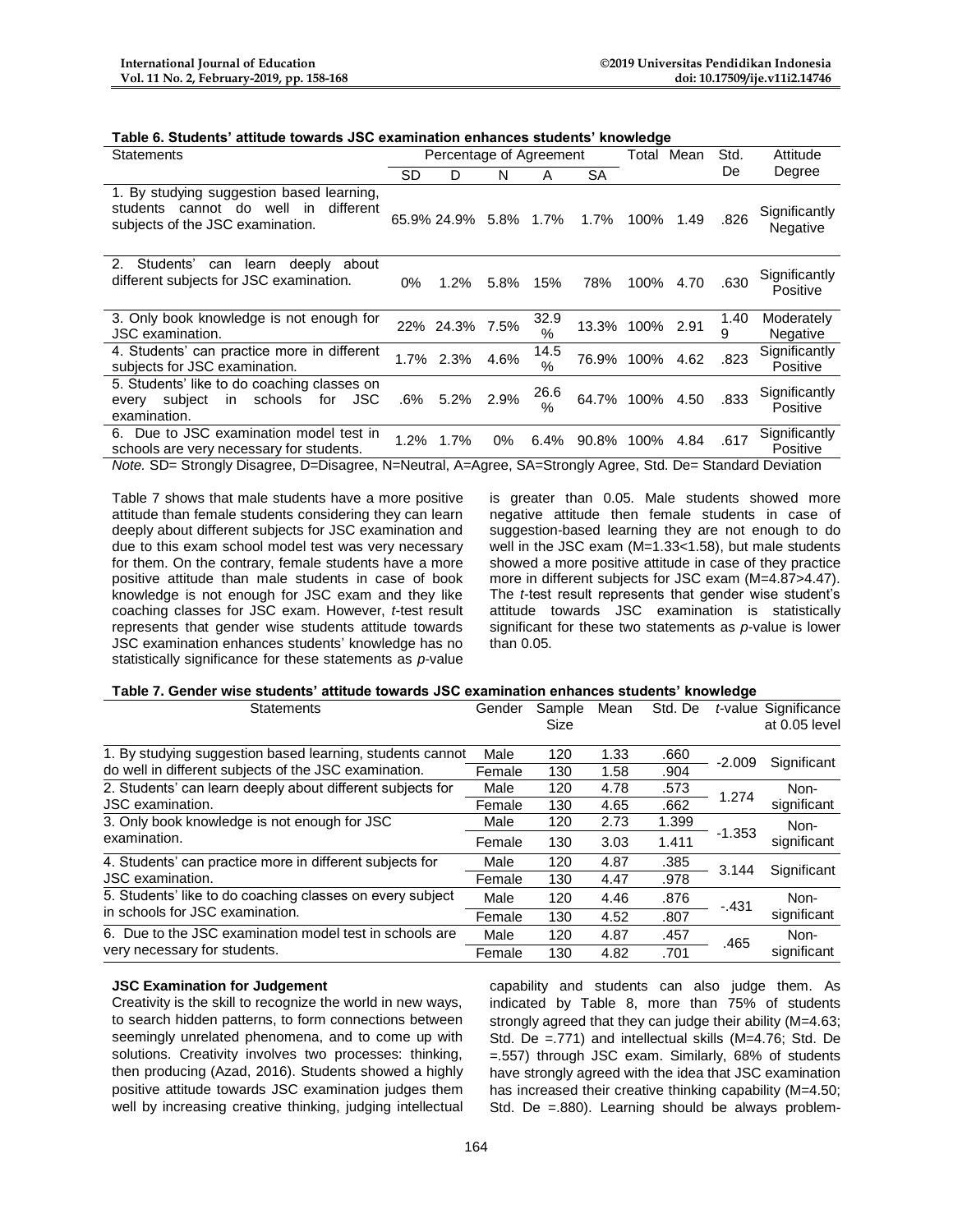based and creative thinking is enhanced through problem-solving tasks. Therefore, the examination should create a scope that will help students to create and solve things creatively.

|  |  | Table 8. Students' attitude towards JSC examination for judgement |  |
|--|--|-------------------------------------------------------------------|--|
|--|--|-------------------------------------------------------------------|--|

| <b>Statements</b>                                                                    | Percentage of Agreement |              |      |       | Total |      | Mean Std. De | Attitude |                           |
|--------------------------------------------------------------------------------------|-------------------------|--------------|------|-------|-------|------|--------------|----------|---------------------------|
|                                                                                      | SD                      | D            | N    | А     | SА    |      |              |          | Degree                    |
| 1. Students can judge their ability<br>through JSC examination.                      |                         | $1.2\%$ 2.9% | 2.3% | 19.1% | 74.6% | 100% | 4.63         | .771     | Significantly<br>Positive |
| 2. JSC examination has increased<br>thinking<br>students'<br>creative<br>capability. | 1.7% 2.3%               |              | 8.7% | 19.1% | 68.2% | 100% | 4.50         | .880     | Significantly<br>Positive |
| 3. JSC examination is a very good<br>way to judge students' intellectual<br>skills.  | 0%                      | $1.2\%$      | 2.9% | 14.5% | 81.5% | 100% | 4.76         | .557     | Significantly<br>Positive |

*Note.* SD= Strongly Disagree, D=Disagree, N=Neutral, A=Agree, SA=Strongly Agree, Std. De= Standard Deviation

Azad (2016) suggested that students do better when they able to share their own thoughts without relying on teachers and manuscripts. Nevertheless, the teachers barely inspire the JSC students to write on their own views. They have to write according to teacher's instructions or from a guidebook selected by the teacher. According to Islam (2017), the most important aspects for a student to build up his/her personality are related to the acquization of knowledge, emotional responsiveness and intellectual abilities. Among these three areas, only the first one is assessed in the existing

or traditional system of our schools, colleges and universities.

Table 9 shows that male students have a more highly positive attitude than female students considering JSC examination judge their ability, intellectual skills and creative thinking capability. However, *t*-test result represents that gender wise students attitude towards JSC examination for judgement has no statistically significant for these statements as *p*-value is greater than 0.05.

#### **Table 9. Gender wise Students' attitude towards JSC examination for judgement**

| <b>Statements</b>                               | Gender | Sample<br>Size | Mean | Std. De | t-value | Significance<br>at 0.05 level |
|-------------------------------------------------|--------|----------------|------|---------|---------|-------------------------------|
| 1. Students can judge their ability through JSC | Male   | 120            | 4.73 | .642    | 1.377   | Non-                          |
| examination.                                    | Female | 130            | 4.57 | .840    |         | significant                   |
| 2. JSC examination has increased students'      | Male   | 120            | 4.69 | .633    | 2.278   | Non-                          |
| creative thinking capability.                   | Female | 130            | 4.38 | .990    |         | significant                   |
| 3. JSC examination is a very good way to judge  | Male   | 120            | 4.85 | .359    |         | Non-                          |
| students' intellectual skills.                  | Female | 130            | 4.71 | 647     | 1.657   | significant                   |

## **Side Effects of JSC Exam**

Students showed both positive and negative attitude towards the side effects of JSC examination. Almost 58% students disagreed that JSC exam has not increased their stress level (M=2.79; St. De =1.361) and the JSC exam question is not more difficult than other questions (M=2.49; Std. De =1.301). Therefore, students are feeling stressed due to JSC exam and its higher difficulty level than other questions. Thus, the extra burden of public exams is hampering students' proper physical and mental wellbeing largely. It is hardly possible to improve the standard of education in the

country by increasing the numbers of public examinations (Islam, 2017).

Nearly 80% students showed their agreement that JSC exam has decreased their fear of exam (M=4.23; St. De =1.035) and students showed a moderately positive attitude towards not getting physically sick due to overpressure of JSC exam (M=3.42; St. De =1.377). However, Students showed a moderately negative attitude towards JSC exam has not hampered their dayto-day life  $(M=2.94; St. De = 1.388)$ , have enough time for playing  $(M=2.39; St. De =1.292)$  and not have to study late night (M=2.12; St. De =1.248) for JSC examination.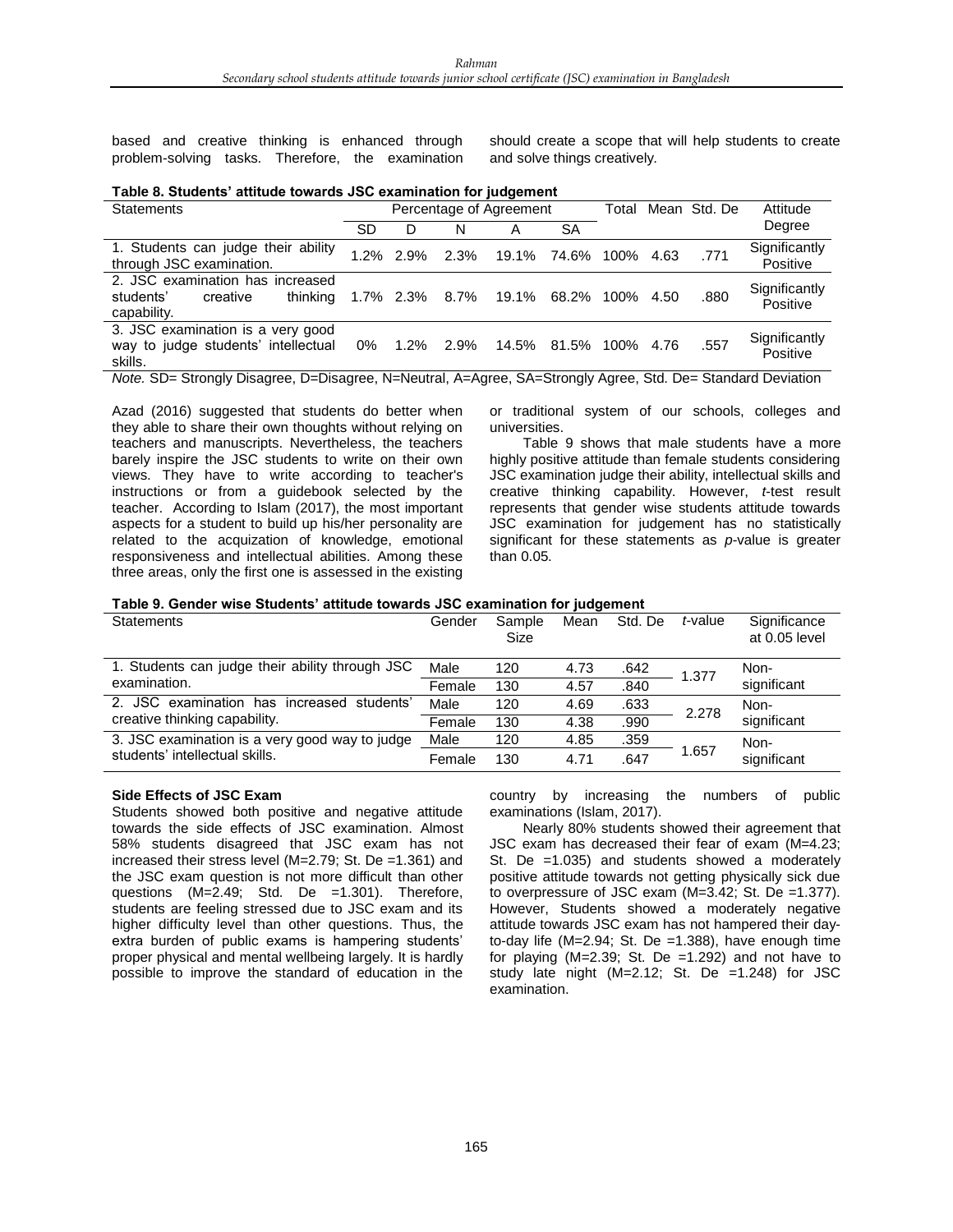|  | Table 10. Students' attitude towards side effects of JSC examination |  |  |  |  |  |
|--|----------------------------------------------------------------------|--|--|--|--|--|
|--|----------------------------------------------------------------------|--|--|--|--|--|

| Statements                                                                                            | Percentage of Agreement |      |       |            | Total | Mean | Std. De | Attitude                  |
|-------------------------------------------------------------------------------------------------------|-------------------------|------|-------|------------|-------|------|---------|---------------------------|
|                                                                                                       | SD<br>D                 | N    | A     | SA         |       |      |         | Degree                    |
| <b>JSC</b><br>examination<br>has<br>not<br>increased students' stress level.                          | 12.7% 46.8% 8.7%        |      | 12.1% | 19.7% 100% |       | 2.79 | 1.361   | Moderately<br>Negative    |
| 2. JSC examination helped students'<br>to decrease their fear of examination.                         | 2.3% 6.4% 11.6%         |      | 26%   | 53.8% 100% |       | 4.23 | 1.035   | Significantly<br>Positive |
| 3.<br>JSC.<br>examination<br>did<br>not<br>hampered students' day-to-day life.                        | 16.2% 32.4% 10.4% 23.1% |      |       | 17.9% 100% |       | 2.94 | 1.388   | Moderately<br>Negative    |
| 4. Students' can have enough time<br>for playing due to JSC examination.                              | 27.2% 41%               | 7.5% | 14.5% | 9.8%       | 100%  | 2.39 | 1.292   | Moderately<br>Negative    |
| 5. JSC examination questions are not<br>more difficult than other examination<br>questions.           | 27.2% 31.2% 16.8%       |      | 15%   | 9.8%       | 100%  | 2.49 | 1.301   | Moderately<br>Negative    |
| 6. Students do not have to study late<br>night for JSC examination.                                   | 37.6% 39.9%             | 4%   | 10.4% | 8.1%       | 100%  | 2.12 | 1.248   | Moderately<br>Negative    |
| 7. Students' do not get physically sick<br>JSC<br>οf<br>due<br>pressure<br>to<br>over<br>examination. | 8.7% 26.6% 8.1%         |      | 27.2% | 29.5% 100% |       | 3.42 | 1.377   | Moderately<br>Positive    |

*Note.* SD= Strongly Disagree, D=Disagree, N=Neutral, A=Agree, SA=Strongly Agree, Std. De= Standard Deviation

Table 11 shows that male students have a more negative attitude than female students considering statement 1, 3, 4, 5 and 6. Nevertheless, male students have a more positive attitude than female students considering statement 2 and 7. However, *t*-test result represents that gender wise students attitude towards JSC examination enhances study quality has no

statistically significant for these statements as p-value is greater than 0.05. Male students showed a more negative attitude than female students in case of having enough time for playing due to JSC exam (M=2.12<2.56) which is statistically significant as *p*value is lower than 0.05.

## **Table 11. Gender wise students' attitude towards side effects of JSC examination**

| Statements                                             | Gender | Sample<br>Size | Mean  | Standard<br>Deviation | t-value  | Significance at<br>$0.05$ level |
|--------------------------------------------------------|--------|----------------|-------|-----------------------|----------|---------------------------------|
| examination<br>JSC.<br>has<br>not<br>increased         | Male   | 120            | 2.627 | 1.1913                | -1.271   | Non-significant                 |
| students' stress level.                                | Female | 130            | 2.896 | 1.4536                |          |                                 |
| examination helped students'<br>2.<br>JSC.<br>to       | Male   | 120            | 4.34  | .993                  | 1.192    | Non-significant                 |
| decrease their fear of examination.                    | Female | 130            | 4.15  | 1.058                 |          |                                 |
| $3_{-}$<br>JSC.<br>examination<br>did<br>not<br>hamper | Male   | 120            | 2.70  | 1.303                 |          |                                 |
| students' day-to-day life.                             | Female | 130            | 3.09  | 1.424                 | -1.826   | Non-significant                 |
| Students' can have enough<br>time for                  | Male   | 120            | 2.12  | .962                  | $-2.192$ | Significant                     |
| playing due to JSC examination.                        | Female | 130            | 2.56  | 1.441                 |          |                                 |
| 5. JSC examination questions are not more              | Male   | 120            | 2.30  | 1.243                 | -1.556   | Non-significant                 |
| difficult than other examination questions.            | Female | 130            | 2.61  | 1.328                 |          |                                 |
| Students do not have to study late night<br>6.         | Male   | 120            | 2.06  | 1.153                 | -.468    | Non-significant                 |
| for JSC examination.                                   | Female | 130            | 2.15  | 1.308                 |          |                                 |
| 7. Students' do not get physically sick due to         | Male   | 120            | 3.60  | 1.268                 | 1.332    | Non-significant                 |
| overpressure of JSC examination.                       | Female | 130            | 3.31  | 1.437                 |          |                                 |

The examination is a major component of education in Bangladesh. The results of the study reflected secondary students' positive attitude towards JSC examination. The finding is similar to Longe and Ajike's (2014) research in which students showed a positive attitude towards formal examination. This study also revealed that there is no significant difference between male and female students attitude towards JSC exam. However, Chrysolyte and Raja (2016) found that female

higher secondary students' attitude is more favourable towards the public examinations than male higher secondary students'.

In Bangladesh, examination refers to formal test of students' knowledge or skills in a particular subject, especially by means of answering questions or practical exercises. Based on the above discussion Figure 1 is drawn to show that JSC examination has both positive and negative effects on student learning.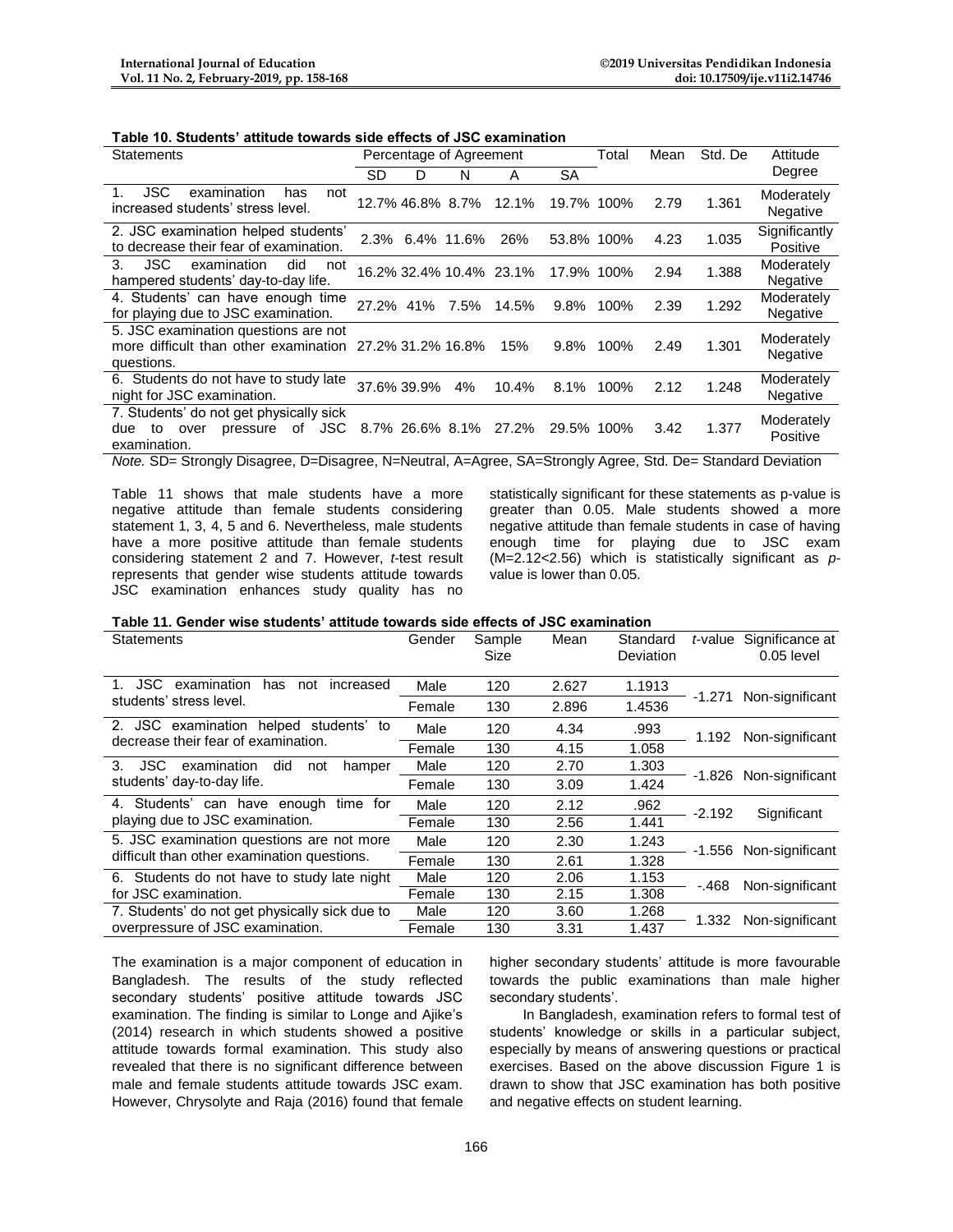



JSC exam has increased students' both quality of study and study time, created more interest in the study, and reduced fear of examination. At the same time, JSC examination has hampered their normal life by over stress and reduced playtime. Although students believed that this exam has increased their creativity and intellectual skills, they became dependent on more guidebooks and coaching notes. Every year, students are focused to get better grades by following guidebooks and notes. Parents, students and school authorities are happy for the overall performances of the students in JSC examination. We have to change our assessment system to get rid of this coaching- guidenotebook culture, which has been the unavoidable part of our education.

## **CONCLUSIONS**

An examination may be a good way to measure students learning but it has some limitations. Although students may be positive towards JSC examination, this examination could not fulfil the expectation level of our students, parents or the education system. Question setters should not follow guidebooks to set JSC questions rather than questions should focus on creativity and problem-solving tasks. This will open a window for students to move forward from guidebooks. The aim of education is to make the students learn their subjects deeply and acquire necessary skills. The aim of examinations should not be to prevent them from learning. Government and necessary stakeholders need to improve examination system to achieve the goal of assessment for learning.

## **REFERENCES**

- Ajzen, I. (2005). *Attitudes, personality and behaviors* (2<sup>nd</sup> Ed.). Open University Press, NY: USA.
- Amoo, S. A. (2002). Analysis of problems encountered in teaching and learning of mathematics in secondary schools. *ABACUS: The Journal of the*

*Mathematical Association of Nigeria, 27*(1), 130- 135.

- Amoo, S. A., & Rahman, M. A. (2004). *Secondary school students' attitudes to learning mathematics in the world of Information Technology: Implications for mathematics teachers and teacher preparation*. In M. A. G. Akale (ed.). Proceedings of the STAN 45th Annual Conference held at Abuja 19th-23rd August, (pp.179-182).
- Azad, M. S. I. (2016). Problems of primary and secondary education in Bangladesh. The secondary education in Bangladesh. *The independent.* Retrieved from http://www.theindependentbd.com/arcprint/details/ 43527/2016-05-12
- Bangladesh Bureau of Statistics. (2017). *Education Scenario in Bangladesh: Gender perspective*. UCEP Bangladesh, Diakonia, Bangladesh. Retrieved 13 November, 2018 from http://bbs.portal.gov.bd/sites/default/files/files/bbs.p ortal.gov.bd/page/4c7eb0f0\_e780\_4686\_b546\_b4f a0a8889a5/BDcountry%20project\_final%20draft\_0 10317.pdf
- Bangladesh Bureau of Educational Information and Statistics. (2013). *Education System in Bangladesh,* Publication No. 58.
- Blair, G. M., Jones, R. S., & Simpson, R. H. (1975).<br>*Educational psychology* (4<sup>th</sup> ed.). New York: Macmillan Publishing Co., Inc.
- Boards of Intermediate and Secondary Education Government. (2015). *Bangladesh - Junior School Certificate.* Retrieved 13 November, 2018 from http://nada.uis.unesco.org/nada/en/index.php/ddibr owser/107/export/?format=pdf&generate=yes
- Bohner, G., & Wanke, M. (2002). *Attitudes and attitude change*. Hove, U.K.: Psychology Press.
- Burns, R. (1990). *Essential psychology*. Lancaster, M. T.: P. Press Ltd. Falcon House, London.
- Cheng, L. (2003). Looking at the impact of a public examination change on secondary classroom teaching: A Hong Kong case study. *Journal of Classroom Interaction, 38*(1), 1-10.